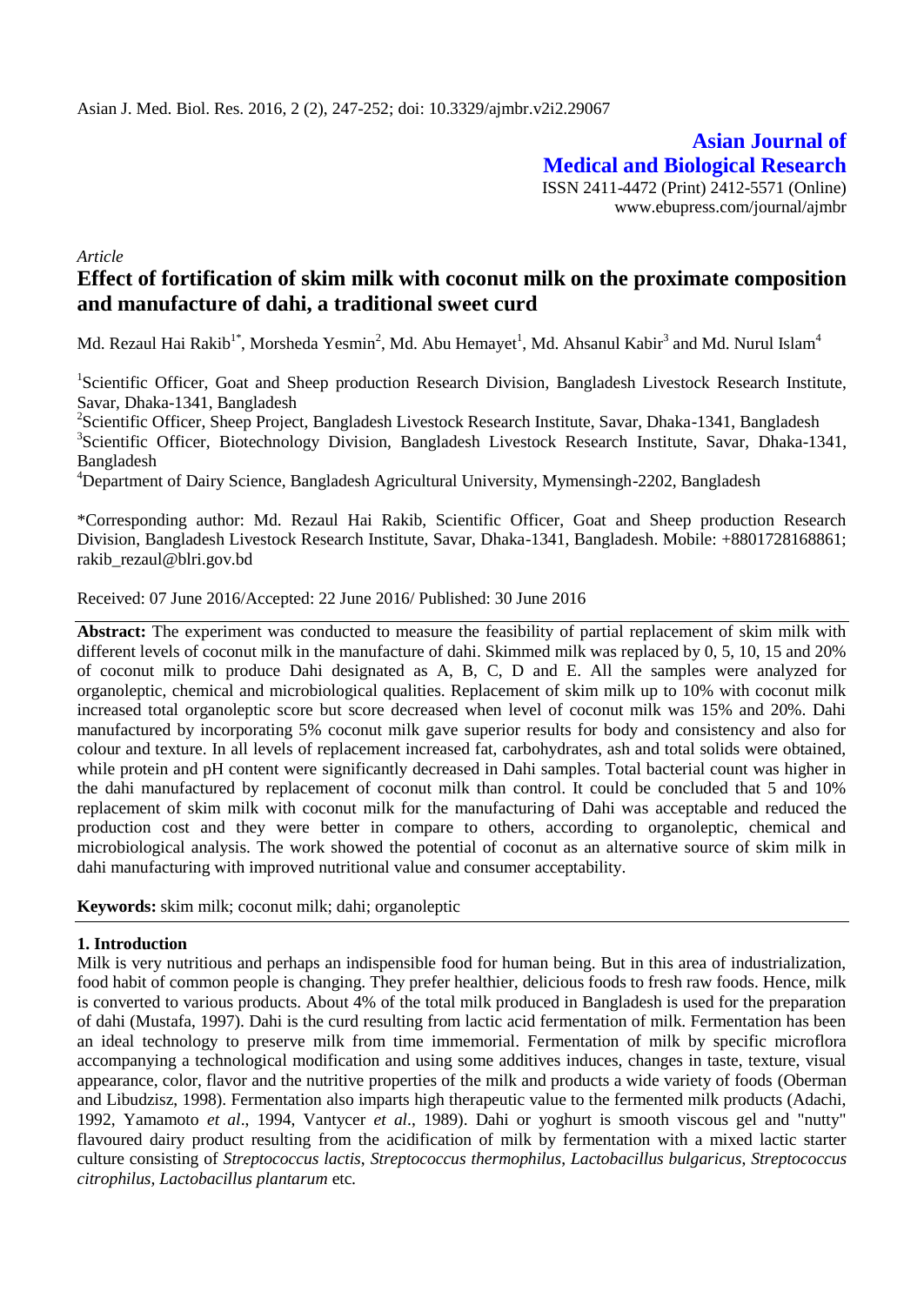Dahi which is prepared from skim milk contain 90-91% water, 0.05-0.10% fat, 3.32-3.5% protein, 4.7-5.3% lactose, 0.70-0.75% ash, 0.12-0.14% calcium and 0.5-1.1% lactic acid. In Bangladesh dahi is usually prepared from cow and buffalo milk. But, due to lack of milk production it becomes very difficult to maintain regular supply of this product in the market year round. So, skim milk could be an alternative source of milk for the preparation of dairy products. On the other hand, Coconut is highly accepted by the consumer due to its high calorific and nutritive value (3% protein, 17% - 24% fat and 2% carbohydrate). It has no cholesterol, contains many vitamins, minerals and electrolytes, including potassium, calcium and chloride (Amarasiri and Dissanayake, 2006). It contains a large proportion of lauric acid, a saturated fat that raises blood cholesterol levels by increasing the amount of high-density lipoprotein cholesterol, which is also found in significant amounts in breast milk and sebaceous gland secretions (Amarasiri and Dissanayake, 2006). This may create a more favorable blood cholesterol profile. In this point of view, we can use coconut milk as a fat source as it contains high concentration of vegetable fat. In addition, coconut is very cheap and easily available in our country. Coconut milk is lactose free, unlike cow milk, and can be used as a milk substitute by those with lactose intolerance. Therefore, this research study was aimed to test the feasibility of using skim milk fortified with coconut milk for manufacturing of dahi and also cost effective.

### **2. Materials and Methods**

The experiment was carried out at the Dairy Science Laboratory of Bangladesh Livestock Research Institute, Savar, Dhaka and Dairy Technology and Microbiology Laboratory of the Department of Dairy Science, Bangladesh Agricultural University, Mymensingh.

Whole milk was collected from the Bangladesh Agricultural University Dairy Farm, after milking in the morning, which was packed by poly bag. Suggestions were given to the milker"s to maintain all hygienic measures like cleaning of udder and utensils etc. To avoid the incorporation of air it was allowed to stand for a while and there after sample was taken in the laboratory for experimental purpose. Skim milk was prepared by the separation of fat from the milk by using the cream separator machine.

Coconuts *(Cocos nucifera)* were purchased from the local market. The edible portion (cellular endosperm) of coconut was shredded carefully to avoid the waste material. Two cups of warm water (250ml) for every cup of coconut were used to prepare coconut milk. The coconut and water were blended with high pressure until the mixture was as smooth as possible. When the blending was completed then the coconut milk was filtered by a clean muslin cloth (hot water washed) and kept it in a beaker.

For the preparation of different types of Dahi, either skimmed milk or skim milk samples partially replaced by 5, 10, 15 and 20% of coconut milk were taken in a pan and were heated in boiling temperature to reduce its volume up to 20-25%. During the time of boiling about 12% sugar was added with each milk sample. At the time of boiling the milk samples were stirred thoroughly by using stirrer and then the milk pans were removed from the heater and allowed to cool down and when the temperature was reached at about 42°C, then the mixed starter culture was added with each sample at the rate of 2%. Annatto seeds were used as coloring agent. Then the warm milk of 42°C was poured into several pre-washed plastic cups after the inoculation and then the Dahi sample were transferred into incubator for coagulation. After 4 hours when the coagulation was completed, then the Dahi samples were taken out from the incubator and the samples were transferred into refrigerator. The refrigerator temperature was 5°C.

Organoleptic evaluation was performed by eight member expert panel of judges using a 100-point scale (Smell and taste score: 50, body and consistency score: 30, color and texture score: 20).

Chemical analysis (fat, acidity, pH, protein, moisture, carbohydrate, ash) of coconut milk, and skim milk samples were performed before the preparation of Dahi to determine the initial quality. Dahi samples were analyzed chemically for parameters mentioned above. Quevenne lactometer (Kimble Glass Co., USA) was used for the determination of specific gravity of the milk samples (Aggarwala and Sharma, 1961). Total solids and moisture content of the milk samples were estimated by oven (Vulcan A-550 Furnace, USA) drying method (1050C for 24 hours) (AOAC 2003). Babcock method was used for the determination of fat content of reconstituted skimmed milk (Aggarwala and Sharma 1961). The fat content of coconut milk was determined by using ether extract method. Kjeldahl procedure was used for the determination of crude protein. Acidity of milk samples were determined by titration with 0.1 N NaOH (Aggarwala and Sharma 1961). The pH was measured by using a pH meter-215 (Ciba Coming Diagnostics Limited, Suffolk, England Co.). Ash was determined by the incineration method according to AOAC (2003).

To determine the total bacterial count and coliform count of Dahi samples, standard plate count (spc) were performed according to the method as described in the "Standard Methods for Examination of Dairy Products" (APHA 1998).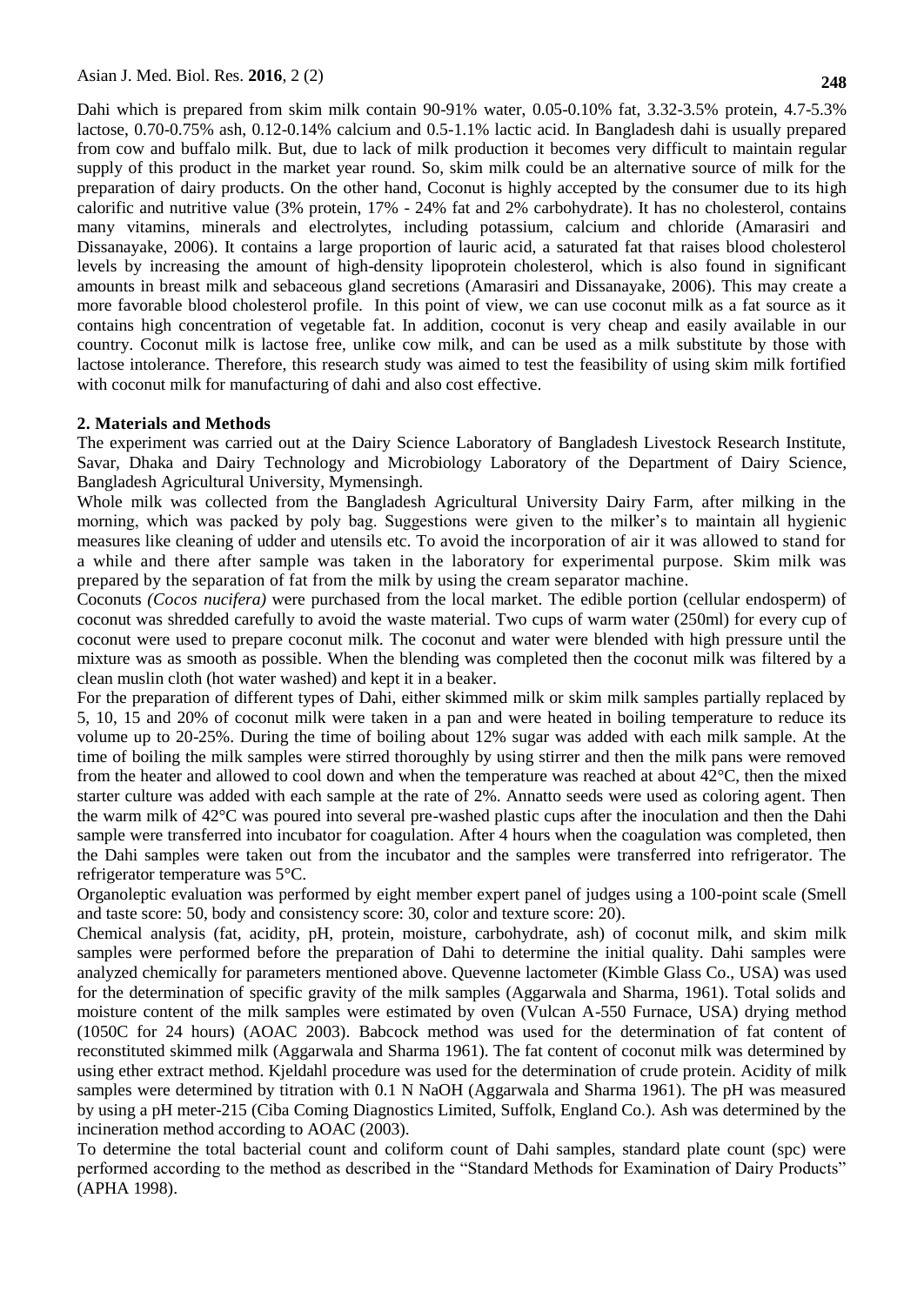Data which were collected from this experiment were subjected to statistical analysis to make difference between treatments. Analysis of variance (ANOVA) was performed to observe the statistical difference between the treatments. All experimental materials were completely homogenous in this experiment. For this reason collected data of this experiment were analyzed by using one way analysis of variance test (CRD) with SPSS statistical package. In case of significant differences least significant difference (LSD) was performed to observe the significant differences within treatment means.

#### **3. Results and Discussion**

The initial quality of skim milk and coconut milk was determined by conducting different types of chemical analysis in laboratory before preparation of Dahi (Table 1). The average chemical component of the experimental skim milk (Eckles *et al.* 1951; Raihan 2001; and Rahman 2002) and coconut milk (Law *et al*. 2009) sample (Table 1) was within normal ranges.

The quality of different types of Dahi sample was analyzed by conducting various organoleptic, chemical and microbiological tests. Organoleptic scores are given in the Table 2. Smell and taste score of Dahi samples having 0, 5, 10, 15 and 20% coconut milk were significantly varied  $(p<0.01)$ . The highest value was seen in sample 'C' followed by 'B', and 'D' and the lowest score was recorded in sample 'E'. The variation in smell and taste score of dahi usually depends on type of milk, starter culture and manufacturing process involved (Younus, 1998). There were significant differences  $(p<0.01)$  obtained within the samples for body and consistency score. Highest body and consistency score was seen in the sample `B' (95% skim milk +5% coconut milk) followed by "C", `D' and `E'. This result agrees with the finding of Altaf (2007). However, statistical analysis showed that there were significant differences  $(p<0.01)$  within the samples for color and texture score. Although the color and texture score of sample `B' is almost similar with `C' but highest score was seen in the sample `B' (95% skim milk +5% coconut milk) and the lowest score in the sample `A'. Regarding dahi texture Sakore *et al*. (2007) advocated the use of stabilizers and additives to improve the textual characteristics of dahi.

There were significant differences  $(p<0.01)$  existed among the overall score of dahi samples. The result of this experiment indicates that by the use of coconut milk total score is decreased up to certain level. Although overall score of sample `B' (5% coconut milk) and sample `C' (10% coconut milk) of this experiment were little higher than sample `A' (control) but the scores were within acceptable range. The result of this experiment agrees with the work of Rahman (2002) who found that the addition of fruit juice improved the total score of dahi.

The average acidity percentage and pH value of dahi samples (A, B, C, D and E) were varied significantly (p<0.01). Mean percentage of acidity was highest in sample `E' and lowest in sample `A' (Table 3). Acidity increased slightly due to the addition of different levels of coconut milk. This result agrees with the report of Hossain *et al.* (2008). However, average pH value was highest in sample `A' and lowest in sample `E'. Addition of coconut milk slightly decreased the pH value of dahi. It is well known that when pH values decrease then acidity value will increase. Kosikowski (1996) reported that the pH of normal dahi samples should be approximately 4.4 which nearly agree with the present findings.

The total solids content of A, B, C, D and E types of dahi samples are shown in Table 3. Statistical analysis showed that there were significant differences  $(P<0.01)$  within different types of dahi samples for total solids and moisture content. Total solids content was highest in sample `E' followed by sample `D' and the lowest value was found in the sample `A' (control). Whereas highest moisture content was seen in sample `A' (control) and the lowest was in the sample `E'. Addition of coconut milk increases the total solids content of Dahi. This result also agrees with the report of Hossain *et al*. (2008). Gupta *et al*. (1993) said that overall texture was significantly correlated with moisture content.

Fat content of control dahi sample was lower than the dahi with 5, 10, 15 and 20% coconut milk (Table 3). Significant differences was found for fat content of different types of Dahi samples  $(p<0.01)$ , whereas there was no significant difference for protein and carbohydrate content among the samples. Highest fat percent was observed in sample `E' (20% coconut milk) and lowest was in the sample `A' (control). Due to high fat content in coconut milk, fat content of different Dahi samples increase with the addition of different levels of coconut milk. Addition of non fat dry milk and vegetable oil also improve the total solids, fat and protein content of Dahi samples (Munzur *et al*. 2004). This result also agrees with the finding of Hossain *et al*. (2008). On the other hand, the value of ash content of different Dahi samples  $(A, B, C \text{ and } D)$  were statistically significant (p<0.01) and it was observed that ash value increased gradually due to the addition of different levels of coconut milk which agrees with the result obtained by Mustafa (1997), Yasmin (1999), Desai *et al*. (1994) and Altaf (2007).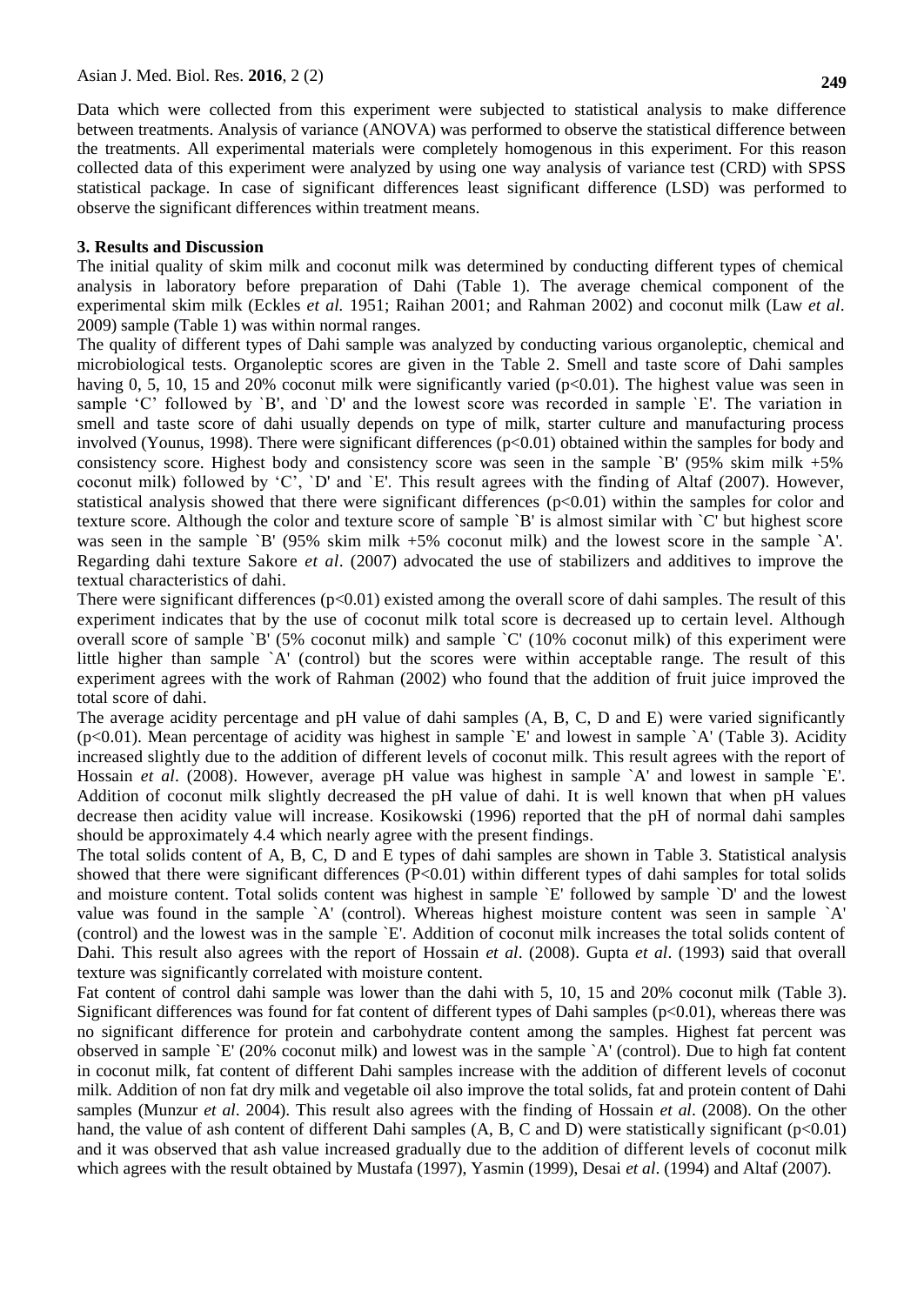The average total viable count cfu/ml of Dahi samples were listed in Table 4. Statistical analysis showed that there was significant  $(p<0.01)$  differences among the different types of Dahi samples. Highest total viable count/ml was recorded for "E" type dahi sample and lowest value was recorded for `A' type dahi. The result of present study nearly agrees with the findings of Altaf (2007). However, there was no existence of any coliform bacteria in any Dahi samples. The presence of coliform bacteria indicates unhygienic conditions of Dahi preparation. Coliform bacteria are usually present in fecal materials contaminated water and feed stuffs used for livestock feeding. In the present study, to avoid contamination strict hygienic measures were taken.

Cost analysis of different types of dahi prepared in the laboratory was presented in Table 5.

The production cost for per kg laboratory made `A' type (control) dahi is 61Tk., `B' type (5% coconut milk) is 59.5 Tk., `C' type (10% coconut milk) is 58Tk., `D' type (15% coconut milk) is 56.5 Tk., `E' type (20% coconut milk) 55 Tk. So, in comparison to laboratory made Dahi, benefit for per kg `B' type dahi was 1.5 taka, benefit for per kg `C' type dahi was 3 taka, benefit for per kg `D' type dahi was 4.5 taka and benefit for per kg `E' type dahi was 6 taka.

| type      | <b>Sample Specific</b><br>Gravity                                                                                                                   | $Acidity\%$   | <b>Total solids Fat</b><br>pH value |                                                  | <b>SNF</b> | <b>Protein</b>        | Lactose or $\overline{Ash}$<br><b>CHO</b> |             |
|-----------|-----------------------------------------------------------------------------------------------------------------------------------------------------|---------------|-------------------------------------|--------------------------------------------------|------------|-----------------------|-------------------------------------------|-------------|
|           |                                                                                                                                                     |               |                                     |                                                  |            | (g/kg)                |                                           |             |
| <b>SM</b> | $1.034 \pm 0.0006$ $0.145 \pm 0.05$ $6.76 \pm 0.02$ $86.7 \pm 1.1$ $3.67 \pm 0.88$ $82.35 \pm 1.85$ $33.7 \pm 1.3$ $41.42 \pm 2.74$ $7.23 \pm 0.09$ |               |                                     |                                                  |            |                       |                                           |             |
| <b>CM</b> | 1.008+0.0001                                                                                                                                        | $0.13 + 0.01$ | $6.4 + 0.01$                        | $291.05 \pm 3.0$ 210.0 $\pm 11.0$ 81.0 $\pm 8.0$ |            | $22.0+5.0$ $52.3+4.5$ |                                           | $7.0 + 3.0$ |

SM, skimmed milk; CM, coconut milk

| Table 2. Organoleptic parameters of Dahi prepared from skimmed milk and its partial replacement |  |  |  |  |  |  |
|-------------------------------------------------------------------------------------------------|--|--|--|--|--|--|
| with coconut milk.                                                                              |  |  |  |  |  |  |

| <b>Parameters</b>              |                                                      | LSD                 | Level                                       |                                             |                            |       |         |
|--------------------------------|------------------------------------------------------|---------------------|---------------------------------------------|---------------------------------------------|----------------------------|-------|---------|
|                                |                                                      | в                   |                                             | D                                           | Е                          | value | of sig. |
| <b>Smell and Taste</b><br>(50) | $41.33^{b} \pm 1.15$                                 | $42.67^{ab} + 0.58$ | $44.33^{a}+1.15$                            | $41.00^{b} \pm 1.00$                        | $37.33^{\circ}+2.08$       | 1.36  | **      |
| Body and texture<br>(30)       | $23.67^{\text{bc}}\pm0.58$ $26.00^{\text{a}}\pm1.73$ |                     | $25.00^{ab} \pm 1.00$ $23.33^{bc} \pm 0.58$ |                                             | $22.33^{\circ}+0.58$       | 1.22  | **      |
| Color and<br>appearance $(20)$ | $13.67^{\circ}$ + 0.58                               | $17.00^a + 1.00$    |                                             | $16.00^{ab} \pm 1.00$ $14.67^{bc} \pm 1.15$ | $14.00^{\circ}$ $\pm 1.00$ | 1.01  | **      |
| Total score (100)              | $74.41^{\circ}$ ± 1.17                               | $85.53^a \pm 1.91$  | $80.99^b \pm 2.34$                          | $74.67^{\text{cd}} \pm 3.75$                | $72.22^d + 2.34$           | 3.500 | **      |

A: 100% skimmed milk; B: 5% coconut milk; C: 10% coconut milk; D: 15% coconut milk; E: 20% coconut milk; Means with different superscripts in the same row differed significantly;  $*$  = Significant at 5% level (p<0.05);  $**$  = Significant at 1% level (p<0.01)

**Table 3. Chemical parameters of Dahi prepared from skimmed milk and its partial replacement with coconut milk.**

| <b>Parameters</b>     |                          | <b>LSD</b>                                                | Level of               |                           |                           |       |           |
|-----------------------|--------------------------|-----------------------------------------------------------|------------------------|---------------------------|---------------------------|-------|-----------|
|                       | A                        | B                                                         |                        | D                         | E                         | value | sig.      |
| Acidity $(\%)$        | $0.71^{\circ}$ + 0.049   | $0.73^{bc}$ ±0.009                                        | $0.74^{bc}$ ±0.21      | $0.76^{\rm ab}$ ± $0.022$ | $0.79^a \pm 0.022$        | 0.218 | $***$     |
| pH value              | $4.53^{\circ} \pm 0.010$ | $4.43^{ab} \pm 0.16$                                      | $4.33^{bc}$ ± 0.20     | $4.23^{\text{cd}}$ ±0.22  | $4.15^d \pm 0.31$         | 0.058 | $***$     |
| Total solids $(g/kg)$ |                          | $221.25^{\text{d}} \pm 9.33$ $237.13^{\text{c}} \pm 3.65$ | $249.05^b \pm 4.16$    | $263.88^a \pm 7.63$       | $272.93^{\circ}$ ±4.98    | 6.65  | $***$     |
| Moisture $(g/kg)$     | $782.47^{\circ}+0.75$    | $765.27^b$ ±2.66                                          | $746.64^{\circ}$ ±5.47 | $739.06^{\circ} \pm 8.91$ | $731.38^{\circ} \pm 5.90$ | 9.60  | $***$     |
| Fat $(g/kg)$          | $2.2^e \pm 0.11$         | $14.0^{\circ}$ ±0.10                                      | $25.8^{\circ}$ ±0.13   | $40.4^b \pm 0.61$         | $49.3^a \pm 0.25$         | 3.24  | $***$     |
| Protein $(g/kg)$      | $35.3 \pm 0.667$         | $34.92 \pm 0.729$                                         | $34.53 \pm 0.833$      | $34.13 \pm 0.814$         | $33.71 \pm 0.973$         |       | <b>NS</b> |
| Carbohydrate $(g/kg)$ | $176.67 \pm 8.977$       | $181.0 \pm 2.606$                                         | 181.530±1.353          | 181.83±2.084              | $182.60 \pm 1.800$        |       | <b>NS</b> |
| Ash $(g/kg)$          | $7.0^{\circ}$ +0.490     | $7.3^{\rm d}$ ±0.086                                      | $7.42^{\circ}$ ±0.202  | $7.57^{b} \pm 0.219$      | $7.87^{\text{ a}}$ ±0.306 | 0.218 | $***$     |

A: 100% skimmed milk; B: 5% coconut milk; C: 10% coconut milk; D: 15% coconut milk; E: 20% coconut milk; Means with different superscripts in the same row differed significantly;  $* =$  Significant at 5% level (p<0.05);  $** =$  Significant at 1% level (p<0.01) NS= Non Significant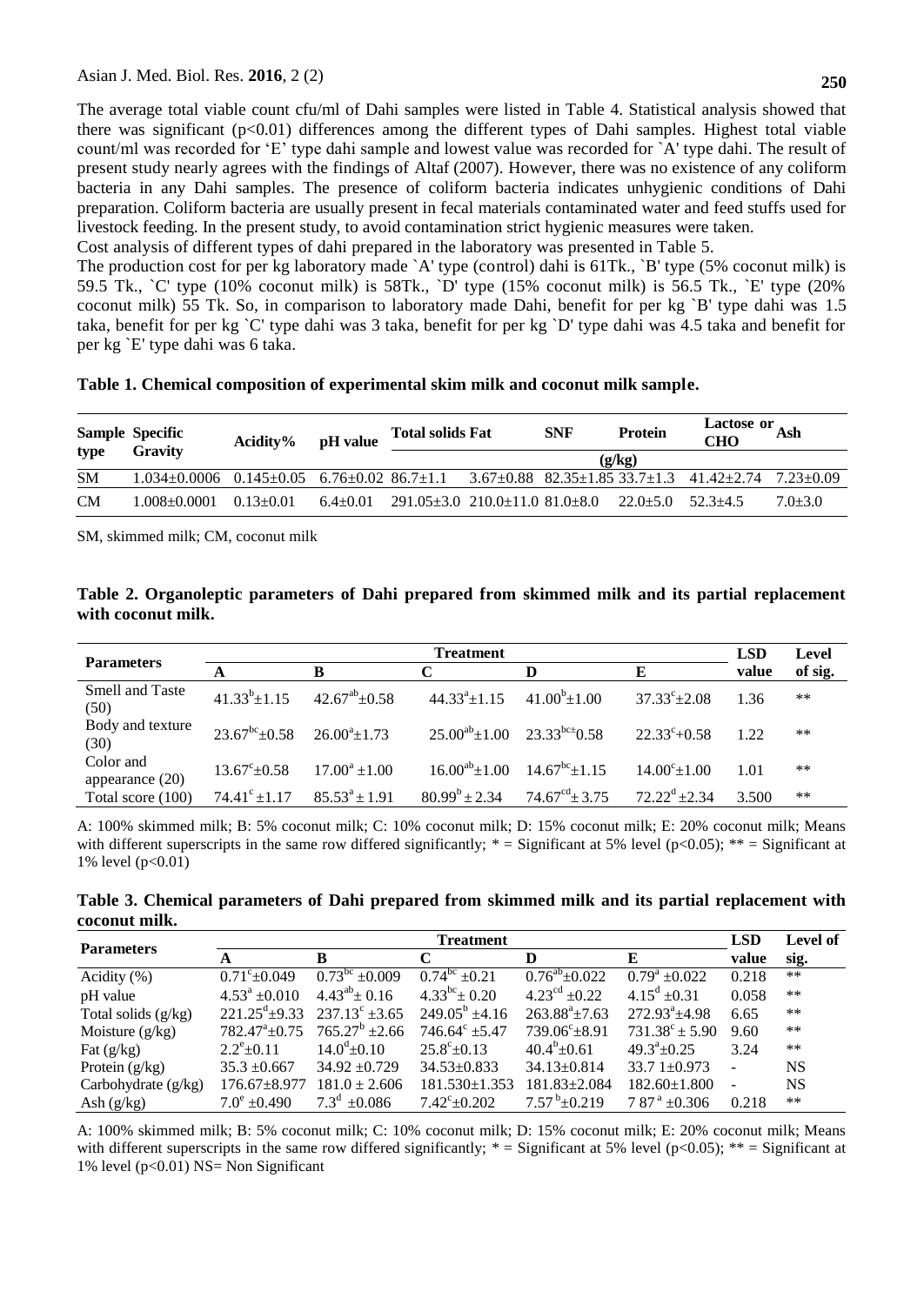|                   |       |                               | <b>LSD</b>                 | Level                    |                       |                               |       |         |
|-------------------|-------|-------------------------------|----------------------------|--------------------------|-----------------------|-------------------------------|-------|---------|
| <b>Parameters</b> |       |                               |                            |                          |                       |                               | value | of sig. |
| Total<br>viable   | count | $82.67^{\circ} \times 10^{4}$ | $85.67^{ab} \times 10^{4}$ | $84.67^{ab} \times 10^4$ | $91.00^a \times 10^4$ | $94.67^{\circ} \times 10^{4}$ | 25.34 | $***$   |
| (CFU/ml)          |       |                               |                            |                          |                       |                               |       |         |
| Coliform          | count | N <sub>i</sub>                | Nil                        | Nil                      | Nil                   | Nil                           | -     | -       |
| (CFU/ml)          |       |                               |                            |                          |                       |                               |       |         |

**Table 4. Microbiological parameters of Dahi prepared from skimmed milk and its partial replacement with coconut milk.**

A: 100% skimmed milk; B: 5% coconut milk; C: 10% coconut milk; D: 15% coconut milk; E: 20% coconut milk; Means with different superscripts in the same row differed significantly;  $* =$  Significant at 5% level (p<0.05);  $** =$  Significant at 1% level (p<0.01) NS= Non Significant; CFU=Colony Forming Unit

| <b>Items</b>                           | <b>Amount</b>   | $\mathbf A$ | $\, {\bf B}$ | $\mathbf C$  | D    | Е       |
|----------------------------------------|-----------------|-------------|--------------|--------------|------|---------|
|                                        | 400 ml          | 12          |              |              |      |         |
|                                        | 380 ml          |             | 11           |              |      |         |
| Cow milk                               | 360 ml          |             |              | 10           |      |         |
|                                        | 340 ml          |             |              |              | 9    |         |
|                                        | 320 ml          |             |              | $\mathbf{I}$ |      | $\,8\,$ |
|                                        | $20 \text{ ml}$ |             | 0.4          |              |      |         |
|                                        | 40 ml           |             |              | 0.8          |      |         |
| Coconut Milk                           | $60$ ml         |             |              |              | 1.2  |         |
|                                        | 80 ml           |             |              |              |      | 1.6     |
| Sugar                                  | 40 <sub>g</sub> | 2.4         | 2.4          | 2.4          | 2.4  | 2.4     |
| <b>Starter</b>                         | 8 g (2%)        | 0.5         | 0.5          | 0.5          | 0.5  | 0.5     |
| Plastic cup                            | 6 pieces        | 4.5         | 4.5          | 4.5          | 4.5  | 4.5     |
| Cost for Electricity                   | $0.4$ kg        | 1.0         | 1.0          | 1.0          | 1.0  | 1.0     |
| Cost for fuel                          | $0.4$ kg        | 1.0         | 1.0          | 1.0          | 1.0  | 1.0     |
| Labor cost                             | 0.4k            | 1.0         | 1.0          | 1.0          | 1.0  | 1.0     |
| Depreciation cost                      | $0.4$ kg        | 1.0         | 1.0          | 1.0          | 1.0  | 1.0     |
| Cost minimum for 0.4 kg Dahi           |                 | 23.4        | 22.8         | 22.2         | 21.6 | 21      |
| Cost minimum for 1 kg Dahi             |                 | 58.5        | 57           | 55.5         | 54   | 52.5    |
| Vat (1.5%)                             |                 | 1.0         | 1.0          | 1.0          | 1.0  | 1.0     |
| Transportation cost                    |                 | 1.5         | 1.5          | 1.5          | 1.5  | 1.5     |
| Total cost of production for 1 kg dahi |                 | 61          | 59.5         | 58           | 56.5 | 55      |

**Table 5. Cost (BDT) for different types of dahi prepared in the laboratory.**

A: 100% skimmed milk; B: 5% coconut milk; C: 10% coconut milk; D: 15% coconut milk; E: 20% coconut milk

## **4. Conclusions**

The results from this experiment showed that there was an increase in total solids and fat content of dahi as the inclusion level of coconut milk increased. The indication from this study therefore showed the possibility of using a milk analogue from a vegetable source, such as coconut, in dahi manufacturing. On the basis of organoleptic, chemical and microbiological tests it was concluded that 5% replacement of skim milk with coconut milk scored highest but 10% replacement of skim milk with coconut milk are also within the acceptable range for the manufacturing of Dahi and both were reduced the production cost. Addition of coconut milk with skim milk not only enriches the nutritive value of dahi, but also it makes the products cheaper in comparison with skim milk (control) dahi. If these types of dahi are introduced in commercial sector, it might be chosen by the consumers and demand load on whole milk dahi would be reduced.

#### **Conflict of interest**

None to declare.